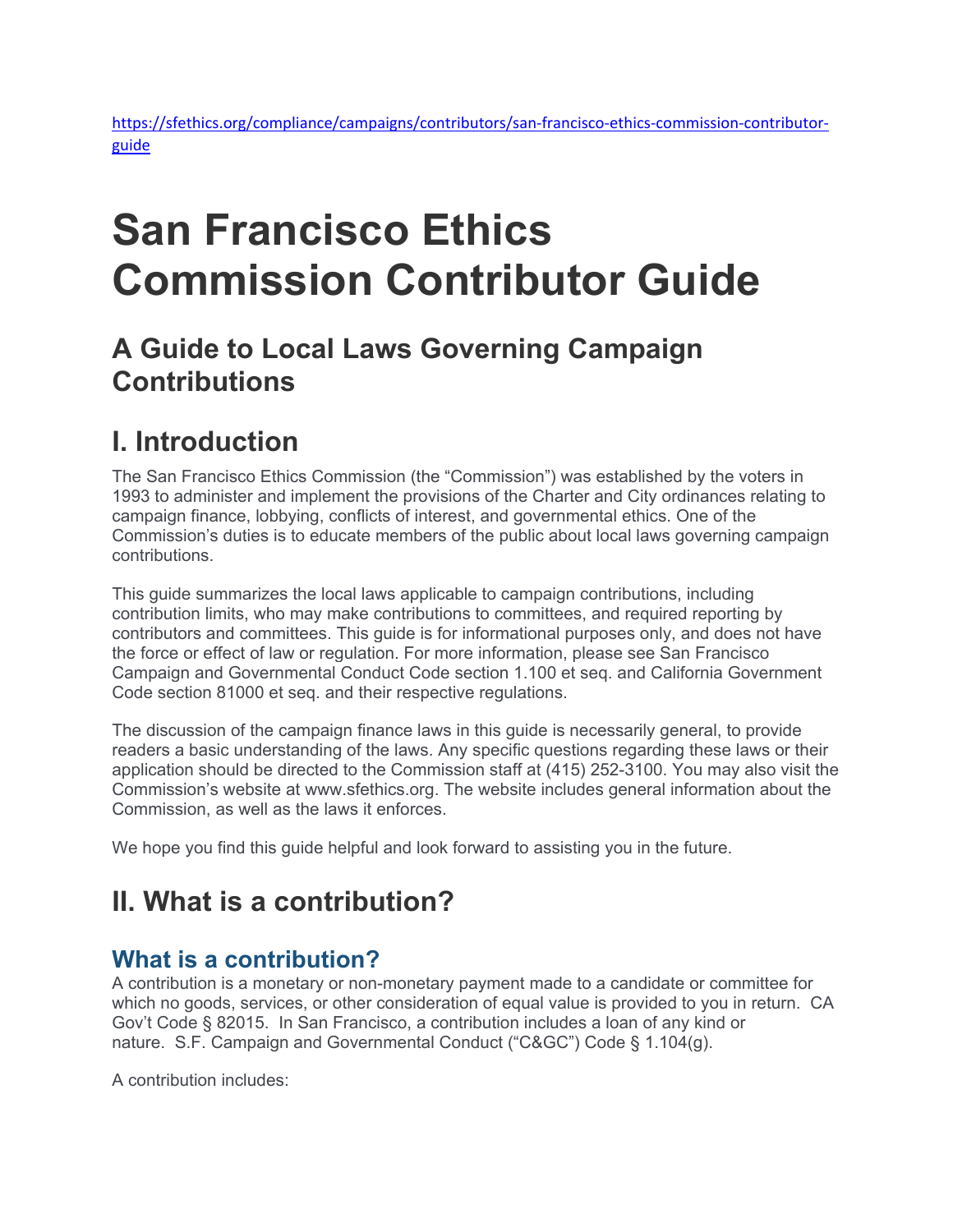- A payment in the form of money or non-monetary items;
- A loan of any kind or nature;
- **Forgiveness of a loan;**
- $\blacksquare$  A payment of a loan by a third party;
- An enforceable promise to make a payment for political purposes.

#### **What is a non-monetary contribution?**

A non-monetary contribution or "in-kind" contribution is a good or service provided to a campaign committee.

Typical non-monetary examples include:

- Food, beverages, flowers, and decorations donated to a campaign committee;
- **Printing or mailing costs donated by a printer;**
- An expenditure made at the behest of a candidate;
- A discount or rebate that is not generally extended to the public;
- The transfer of anything of value to a campaign committee without full consideration provided in return;
- The reproduction, broadcast, or distribution of any material belonging to a candidate.

# **III. Are there limits on contributions?**

Yes. In San Francisco, no person other than a candidate may make, and no campaign treasurer for a candidate committee for City elective office may solicit or accept, any contribution that will cause the total amount contributed by the person to the candidate committee in an election to exceed \$500. There are other limits, as set forth below.

### **What is a City elective office?**

A City elective office is one of the following offices:

- Mayor,
- Member of the Board of Supervisors,
- **E** City Attorney,
- **-** District Attorney,
- **Treasurer,**
- **Sheriff**
- **Assessor/Recorder.**
- **Public Defender,**
- Member of the Board of Education of the San Francisco Unified School District, or
- Member of the Governing Board of the San Francisco Community College District *See* C&GC Code § 1.104(d).

### **How much may you contribute to a candidate for City elective office?**

You may contribute up to \$500 to a candidate for City elective office. This limit applies to monetary and nonmonetary contributions combined.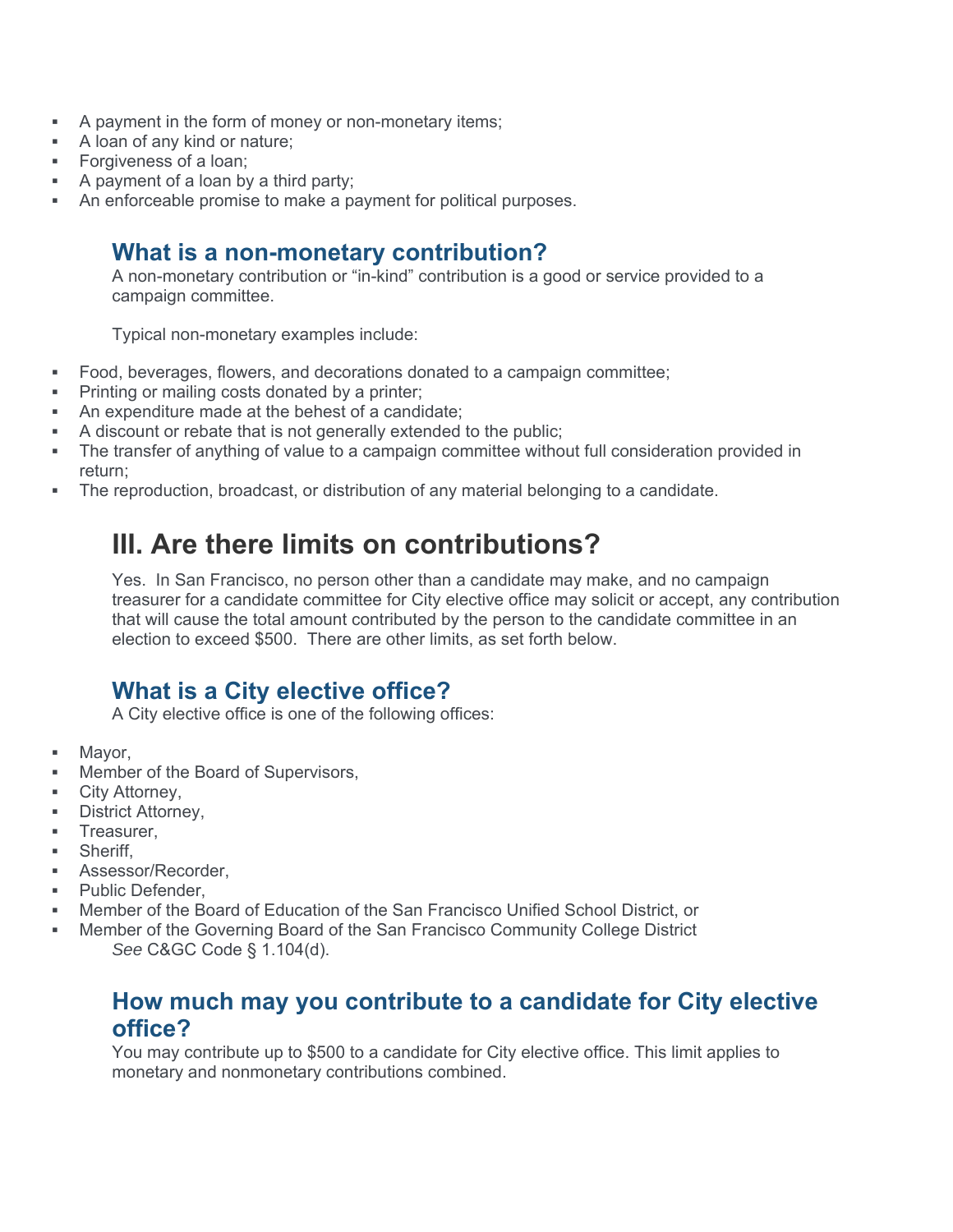### **Is there a limit on contributions to a non-candidate committee?**

No. Local law does not limit the amount of contributions you may make to a non-candidate committee.

#### **May you make a contribution in cash?**

Yes, as long as the contribution is *under* \$100.00. Campaign committees may accept cash contributions of \$99.99 or less. This includes money orders and cashier's checks. Please note that a campaign committee that receives \$100 in a cash contribution may not make change to the contributor so as to bring the contribution down to under \$100.

See Gov't Code § 84300.

#### **May you make a contribution from both your personal and business funds?**

It depends. Your total contributions may not exceed the contribution limits.

For the purposes of the contribution limits, contributions from affiliated entities are aggregated. This means that contributions of an entity (such as a business) whose contributions are directed and controlled by an individual are added to the contributions made by that individual and any other entity whose contributions are directed and controlled by the same individual.

*Example:* Larry Smith is the sole proprietor and 100% owner of Smith Company. Larry contributed \$500 from his personal account to Simon Seal, a candidate for Sheriff. Larry received an invitation to Seal's next fundraiser, which includes a five-course dinner cruise around the bay. Tickets to the fundraiser cost \$500. Can Larry use funds from Smith Company's business account to pay for the ticket to the fundraiser? *Answer:* No. Because Larry already donated the maximum amount to Seal from his personal account, neither Larry nor any entity of which he is the majority-owner may contribute any additional money to Seal. Accordingly, because Larry is the sole proprietor and 100% owner of Smith Company, and Smith Company does not act independently in making contribution decisions, neither he nor Smith Company may purchase the ticket to Seal's fundraiser.

### **May your child make a contribution?**

It depends.

A contribution made by children under the age of 18 is presumed to be a contribution from the child's parent or guardian, and is counted toward the \$500 limit of the parent or guardian.

#### **May you make a contribution from a joint checking account?**  Yes.

If you make a contribution with a check that has the names of more than one person printed on it, the contribution will be attributed to the person whose name is printed on the check and who also signed the check.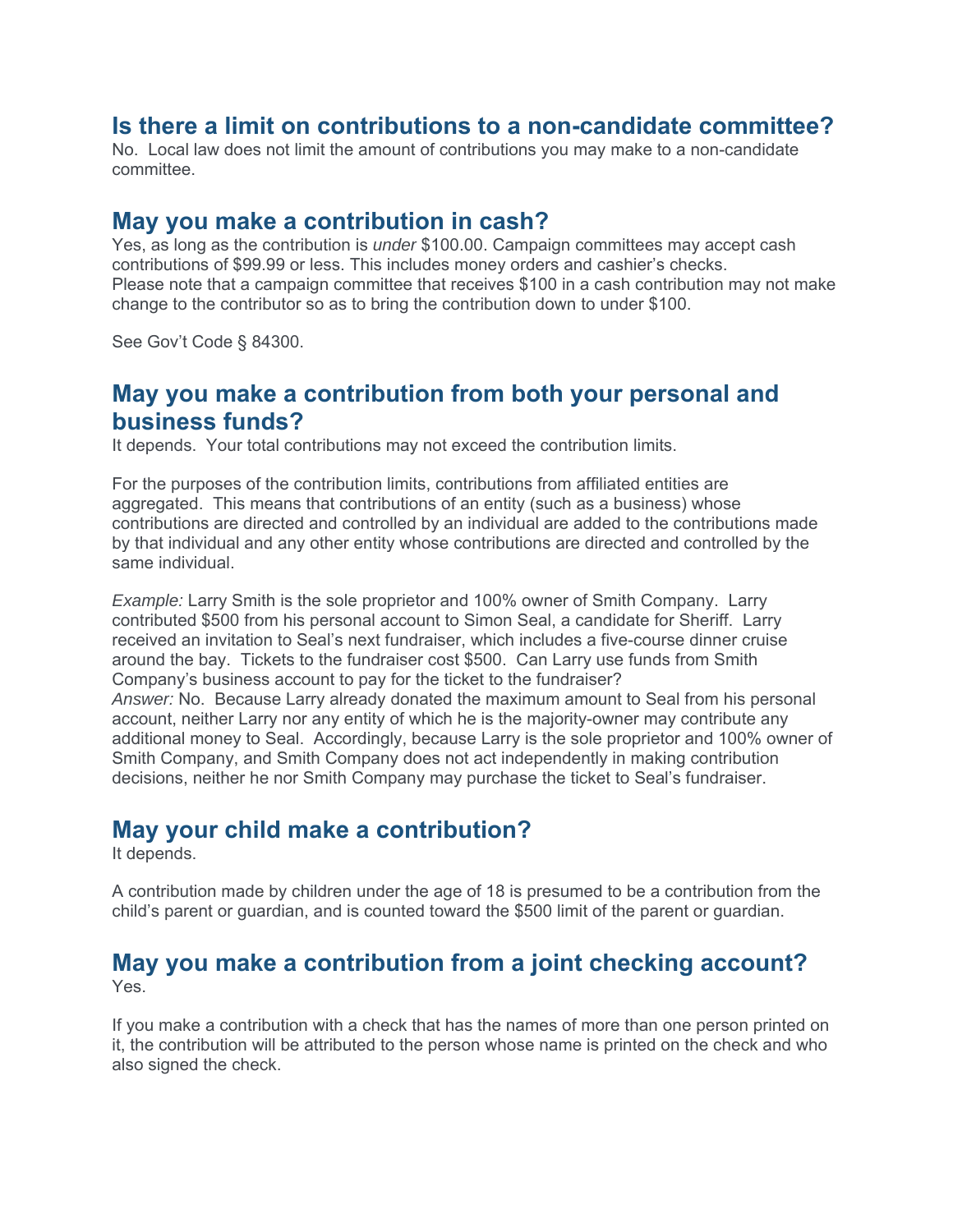### **May you make a loan to a campaign committee?**

Loans (other than a candidate's personal loans) are contributions and are subject to the same limits and disclosure requirements as other types of contributions.

### **May you make a contribution if you are a contractor with the City?**

City law bans persons who are seeking or recently entered into government contracts from making contributions to certain candidates for City elective office. The ban applies when:

- 1. The City, a state agency on whose board an appointee of a City elective officer serves, the Unified School District, or the Community College District is a party to a contract,
- 2. The contributor is a party to the contract or is an *affiliate* (see discussion below) of a party to the contract;
- 3. The contract or series of contracts in the same fiscal year has a total anticipated or actual value of \$100,000 or more in a fiscal year.

If these three conditions are met, then the contributor is prohibited from making a contribution to the candidate. This applies from the time that the contractor submits a proposal to the City to become a party to the contract until either (a) negotiations regarding the proposal terminate (and the contractor is not awarded the City contract), or (b) twelve months have passed since the contract was approved.

*Affiliates* of a contractor are the entity's directors, principle officers (including its chairperson, chief executive officer, chief financial officer, chief operating officer, or any similar position), individuals or entities holding a share of the organization of ten percent or greater, and any subcontractor listed on the organization's bid for a City contract.

*See* C&GC Code § 1.126.

#### **May a lobbyist make a campaign contribution?**

It depends. If you are a lobbyist in San Francisco, you cannot make any contribution to a City elective officer or candidate for City elective office, including the City elective officer's or candidate's controlled committees, if you are registered to lobby the agency of the City elective officer or the agency for which the candidate is seeking election or if you have been registered to lobby that agency in the previous 90 days.

Please note that if you have failed to disclose which agencies you attempt to influence, as required by Section 2.110(b), you may not make a contribution to *any* City elective officer or candidate for City elective office, or any City elective officer's or candidate's controlled committees.

The law also prohibits you from delivering or transmitting another person's contribution to a candidate or committee to which you yourself are prohibited from making a contribution. Also, if you direct or control the contributions of an entity, the contributions of the entity will be aggregated with your own contributions, meaning that the entity is also subject to the restrictions on contributions by lobbyists.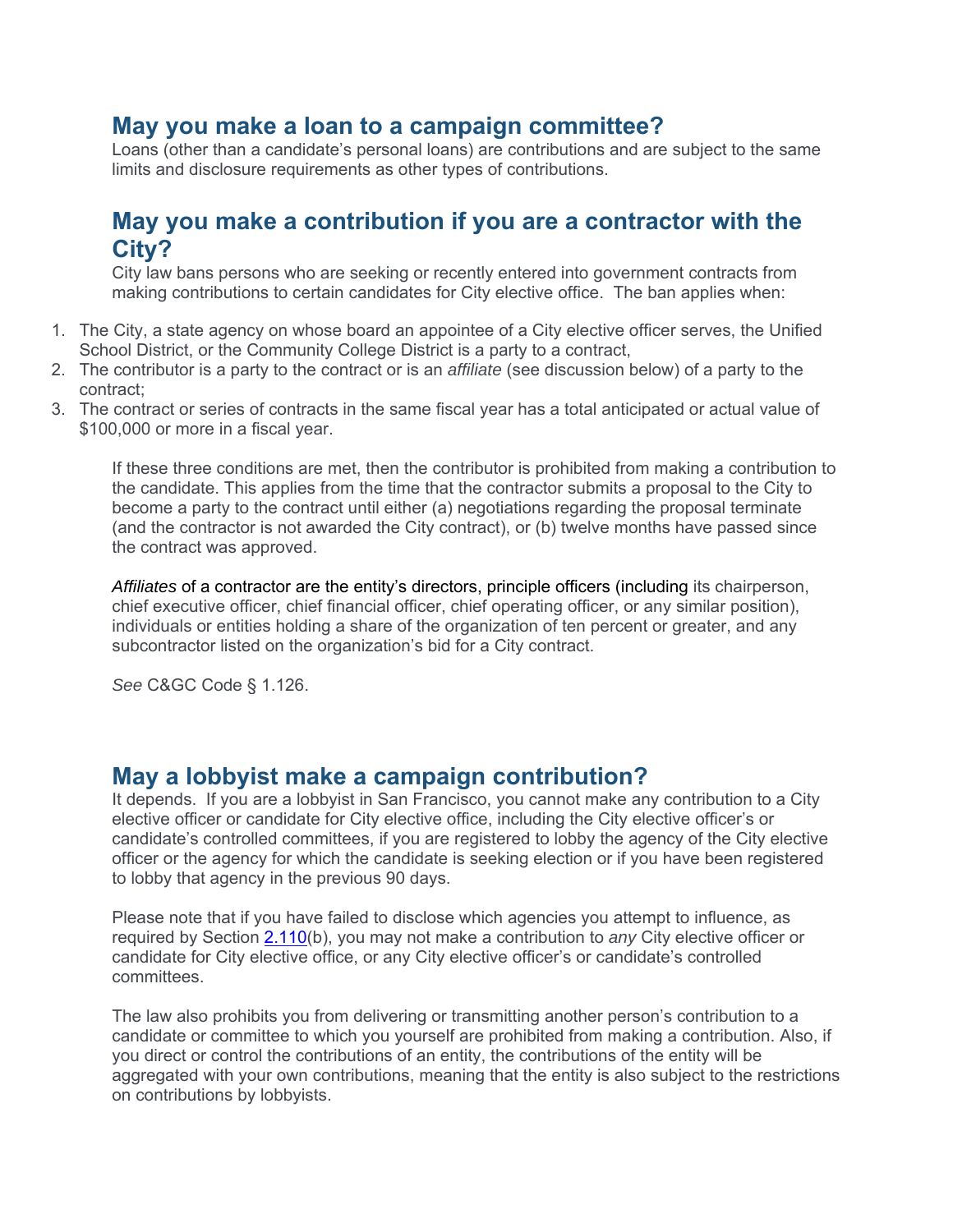*See* C&GC Code § 2.115(e–g).

#### **May a for-profit or non-profit corporation make a campaign contribution?**

Corporations, whether for profit or not, may not make contributions to candidates for City elective office.

However, a corporation may establish, administer and solicit contributions to a separate segregated fund to be used for political purposes by the corporation; such a fund must comply with the requirements of federal law.

A corporation may make contributions to non-candidate committees.

A Limited Liability Company may make a contribution to a candidate committee if it is taxed as a partnership. Otherwise, the LLC is treated as a corporation and is subject to the ban on contributions by corporations to candidates.

*See* C&GC Code § 1.114.5(a).

# **IV. What information must you provide as a contributor?**

### **What information must you provide as a contributor to a campaign committee?**

If you contribute \$100 or more, you must provide the following information to the committee:

- **Nour name**
- Your street address,
- **•** Your occupation, and
- Employer information. (If you are self-employed, you must provide the name of your business.) *See* CA Gov't Code § 85700, 2 CA Code of Regs §§ 18401 and 18570.

# **V. What other important information should you know?**

#### **What else must you know when making a contribution?**

- It is important that you make contributions only in your name. Contributors may not make contributions in someone else's name or reimburse another individual for a contribution that they have made. If you are asked to make a contribution in someone else's name or to be reimbursed for a contribution, please contact the Ethics Commission.
- If your contributions to candidates or ballot measures or other types of committees total \$10,000 or more in a calendar year, you must file a Major Donor Committee Campaign Statement (Form 461). The deadline and location for filing this statement will depend upon the timing and type of